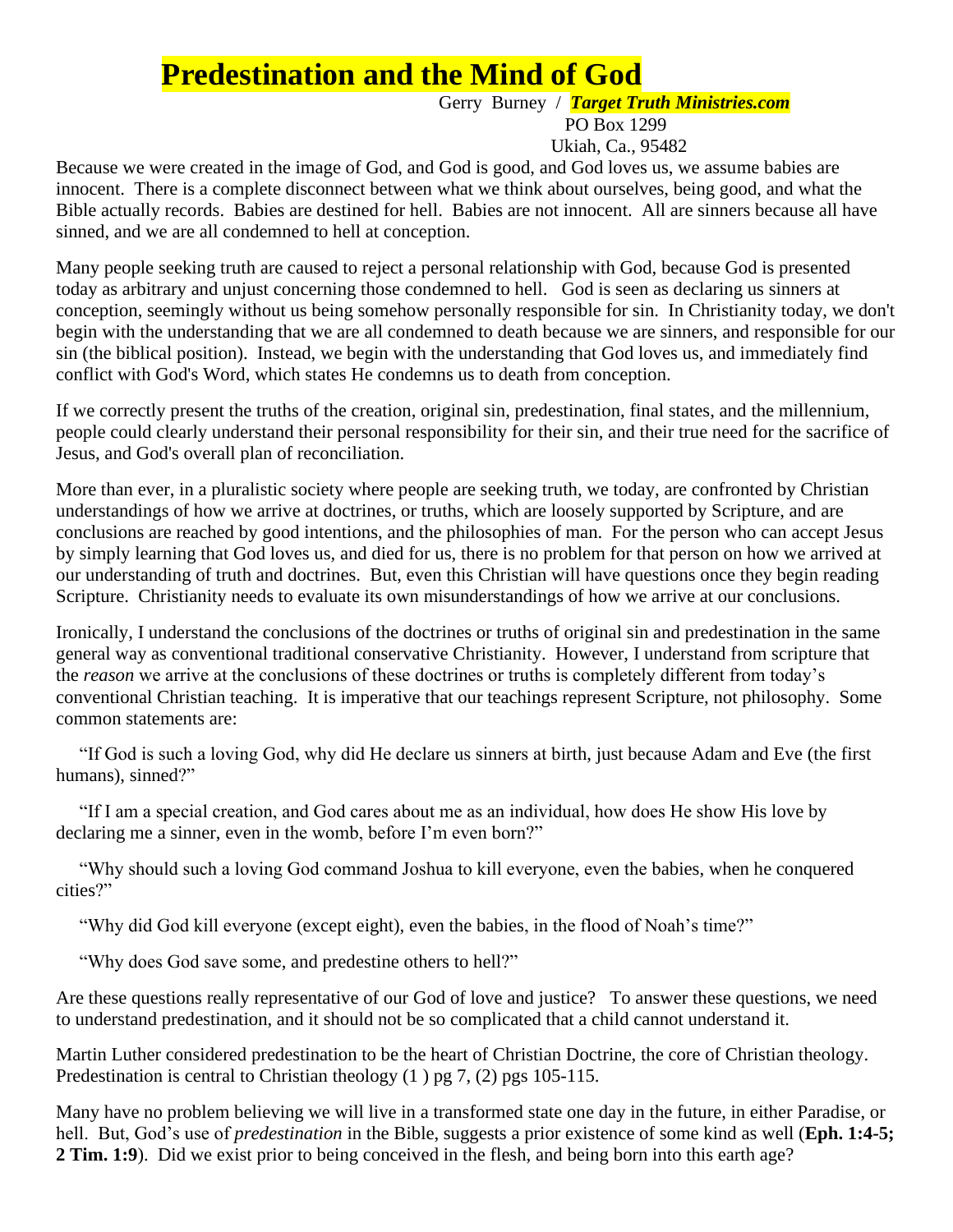In the Bible, the book of Job is regarded, by most, as the oldest book of the Bible. Job was faced with both of these issues: life after death, and existence before birth. Job believed in a resurrection of the dead to life one day (**Job 14:14**). And God, in a rhetorical question, facetiously told Job to "*instruct God, if Job understood, exactly where Job was when God laid the foundations of the earth. Tell God if you know"* (**Job 38:3-4**).

Of course, Job, just like us, without God's Word, had no understanding of this previous age, when all the host of heaven were created, prior to this earth age (**Job 38:7**). The context of **Job 38:1-18**, is to the re-creation of the earth. Words used are *laid*, which means *change*, as well as words such as *darkness*, *death*, and *turned* (overturn). These words do not describe the original creation of Paradise (Eden)—see the book *Eden to Evil* at Target Truth Ministries.com.

Many truths of God are not overtly stated in Scripture. The best known truth, the Trinity, is not overtly stated, but can be found if one searches the Scripture. For example: Who raised Jesus from Death? Galatians 1:1 reads, *God the Father*. John 2:19 reads, *God the Son* (Jesus Himself). Romans 8:11 reads, *God the Holy Spirit*. It becomes obvious as the Scriptures are explored, that all are one and the same (see Trinity in book *God's Plan / Satan's Plan*, or *Message on Trinity* at Target Truth Ministries.com).

In this same manner, Jesus spoke His truth to the disciples in parables, not overtly disclosing His message, but giving the believer just enough information to understand, if they searched the Scriptures (**Numb. 12:8; Isa. 45:15; Matt. 13:10-11**). And so, also, God's Word to us, on the subject of predestination, is presented to us with just enough information, so that we can understand the truth of God's plan, if we search the Scriptures.

We understand from Scripture that we did exist prior to the foundation of the earth, but does this mean we existed in the mind of God in thought only, or in some state of being? John (in chapter one of John), tells us of how the mind of God, and the thoughts and expressions of God, the Word of God, the Logos, at the same time they are thoughts, they can also be material. God actually became material in this age: "*The Word became flesh*." This was not a creation, but a transformation, as Jesus existed in the very beginning, being the uncreated God Himself (**Col. 1:15-22, 2:9**). God can create by speaking the words. God spoke and the universe was created (**Psalm 148:1-5**). God (Jesus), is the mind, the thoughts, and the Word. Whereas, we are a creation of that mind of God (**Psalm 33:6**).

The question posed to Job, is the question posed to us, when God speaks of predestination in Scripture, by saying that He knew us even *before* the foundation of the world (**Eph. 1:4-5; 2 Tim. 1:9**). God even prepared the kingdom for those who trust in Jesus *before* the foundation of the world (**Matt. 25:34; 1 Corin. 2:7**). Did we exist only as a thought, or did we exist in some actual state of being? By understanding predestination in God's plan of salvation and judgement, we can come to a true understanding of our being sinners at conception, that God is not arbitrary, and that we have a real need for God's sacrifice and grace. In so understanding, we hope not to suffer eternal separation and isolation from God, and also separation from the other host of heaven, forever (a separation commonly known as hell).

Scriptures indicate that we did exist prior to this age we are born into, and the scripture gives us a variety of examples to lead us to the understanding that we had a previous relationship with our Creator.

In **Galatians 3:8**, Paul writes about how the Old Testament *foresaw* the justification of some people by faith. This plan of God was established even *before* the foundation of the world (**Eph. 1:4-5, John 3:18, 2 Tim. 1:9, 1 Pet. 2:25**). In **Galatians 4:5**, Paul writes of some being redeemed, and being recognized as sons of God. Redemption implies a previous relationship, because redemption means to purchase *back* that which was lost, or separated (4) pgs. 25-28.

Everywhere that the word "adoption" appears in Scripture, there are also the words *redeem, reconcile, repent, or predestine* within the context, all indicating a previous relationship (**Eph. 1:4-5, 11; 2 Tim. 1:9**). In **Galatians 4:5**, Paul writes of adoption along with redemption. In the culture of Paul's time, adoption had a different meaning compared to that which we now use in the west. Adoption, today, to us, means taking into our family a person formerly unknown, and usually without any debt. In the ancient world, a child would be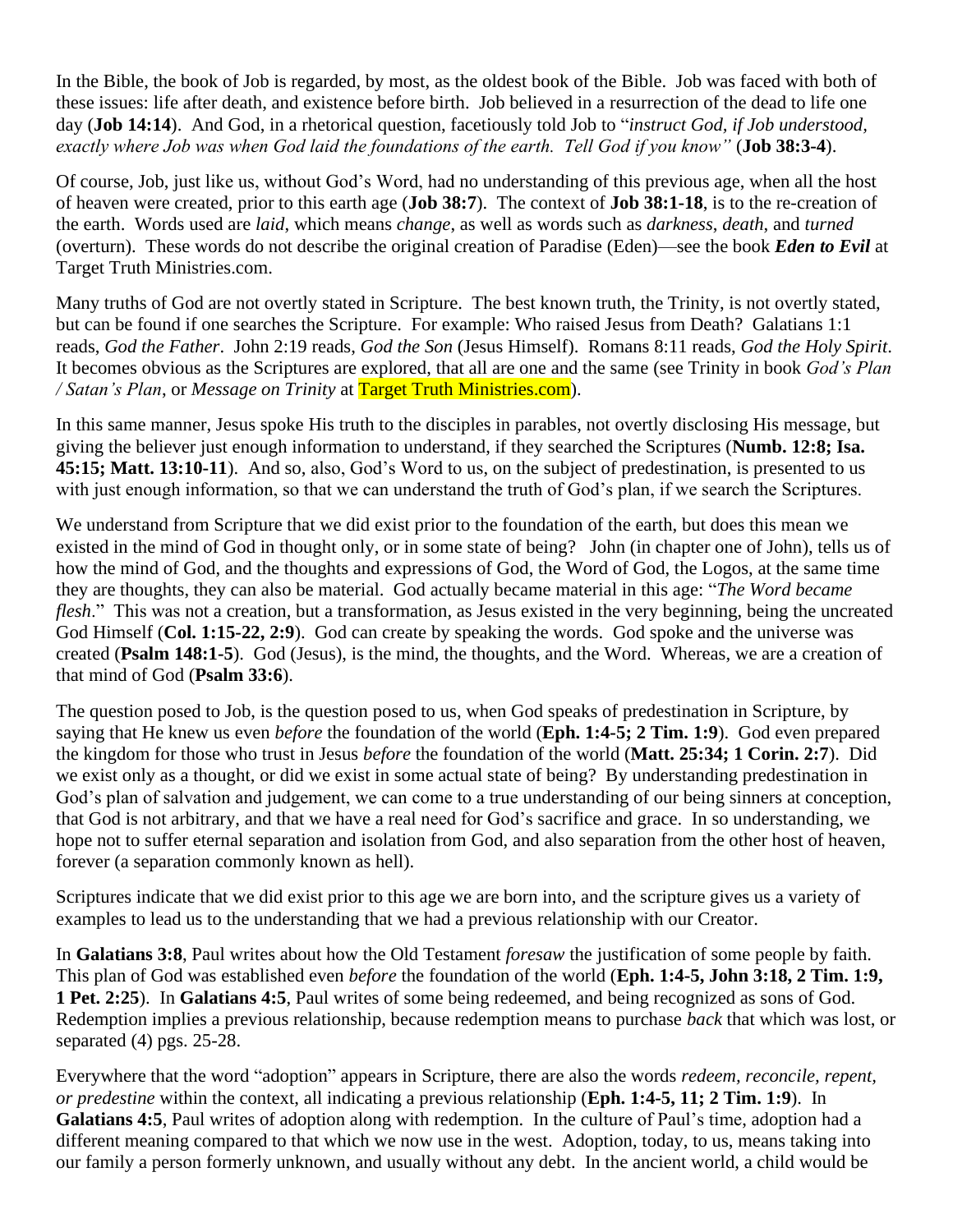taken into a house as a slave, in order to care for that child, and not necessarily adopted. True adoption meant being revealed as kinship, their old life forgotten, their debts no longer existing. That is, their debts are forgiven (paid), and that person is eligible for the inheritance. As kinsmen, the sins of the sons of God are paid, and they are now eligible for the inheritance (6) pgs 142, 162 and, (9) pgs. 39-42.

In **Galatians 4:8-9**, Paul writes about our relationship with God. In **Galatians 4:8**, Paul writes "*formerly when you did not know God…"* The context is *this life*, referring to Gentiles worshiping false gods. The Greek "to know" implies a relationship with God. In fact, it actually indicates an *intimate* relationship, not just intellectual knowledge (6) pg 164. According to Alan Cole, Paul was very reluctant to write of humans "knowing God," because to know God (as used in the Greek), meant a close, *personal* relationship. Since we are born sinners, separated from God, this is impossible until we are born again (**John 3:5**). That is, *unless* we had a *previous* relationship *before* our conception. Paul emphasizes this understanding that we cannot know God, by restating his thought as, "be known by God," which clearly indicates that until we are "born again" in this life, we cannot know God.

However, after Galatians was written, Paul then wrote (in **Romans 1:21**), about when people "knew God," indicating, once again, a relationship *prior* to this age we are born into (11) pgs. 443; (12) pgs. 42-43. The context of Romans one is Paul pointing out how both Jew and Gentile are fallen, and separated from God. Therefore, we *now* don't know God as we once did. Since we are all born sinners (having fallen), and are therefore separated from God, this period of knowing God must have been an age *prior* to this age into which we are birthed.

Theologians basically agree that the Greek words Paul used in **Romans 5:12** means that each person, individually, in the past, turned from God. The *aorist* tense is used specifically by Paul when he says "we all sinned," pointing to a single *past* action by all, tied to the sin of Adam in the past (7) pgs 200-201, (8) pgs 257- 258. This same reference to "*all have sinned*" (meaning a turning from God in the past), is referred to in many other passages as well (**Psalm 51:5, 58:3; Ez. 31; Jer. 1:5; Acts 2:23; Rom 1:20-32, 3:12, 23; 1 Jn. 1:8-10; Rev. 12:1-4**).

**Romans 5:12** also says that through one man (Adam), sin entered into the world (*kosmos*). Yet, we know sin existed earlier with Satan in paradise (Eden), prior to anyone else sinning, and therefore prior to this world. A specific man (Adam), did bring sin into "*this world*" (this age), but mankind and womankind and Satan sinned originally in Eden, and indications from Scripture are that we, as individuals, did also (see also **Rom. 3:10-12**: "*all turned aside, and together became useless…*," and **Rom. 3:23**: "*all have sinned*," a past action). This is further supported in **Romans 5:19**, where we read that "*many*" were made sinners. This can only be true if the fall occurred in Eden (**Rev. 12:4** - where "*many*" fell, but not *all*). Otherwise, **Romans 5:19** would have to read "*all*," because all other passages tell us we are *all* sinners, even at conception - not one is righteous. In **Deuteronomy 32:7-8**, we are told that the fallen angels become the nations of the world—verse 8 in the Septuagint reads "*angels of God*"—*ben el*—*not* "sons of Israel."

Donald Guthrie in *New Testament Theology* (1981, pgs. 210-211), states that: "*Although Paul maintains that sin entered this world through Adam (Rom. 5:12), Paul does not argue from the one (Adam), to the many (all people), as if he were heaping the responsibility of everyone's sin on Adam's head*." In Paul's theology, we are each individually responsible for our sin in the past (Rom. 5:12).

To quote Rabbi Joseph Telushkin, "*The idea that every child is born damned for the sin of Adam is alien to Jewish thought*."

Theologian and author J.W. MacGorman, "*Much of the misunderstanding of Romans 5:12-21 has stemmed from a translation error in the Latin Vulgate of the fourth century, where the Greek text states 'because all sinned,' was mistakenly rendered 'in whom all sinned,' with Adam regarded as the unnamed antecedent of 'in whom'*. And, again in the seventeenth century Johannes Cocceius proposed a *theory* of God entering into a covenant with Adam as the 'federal head' of the human race (see also The Traducian Theory next). This greatly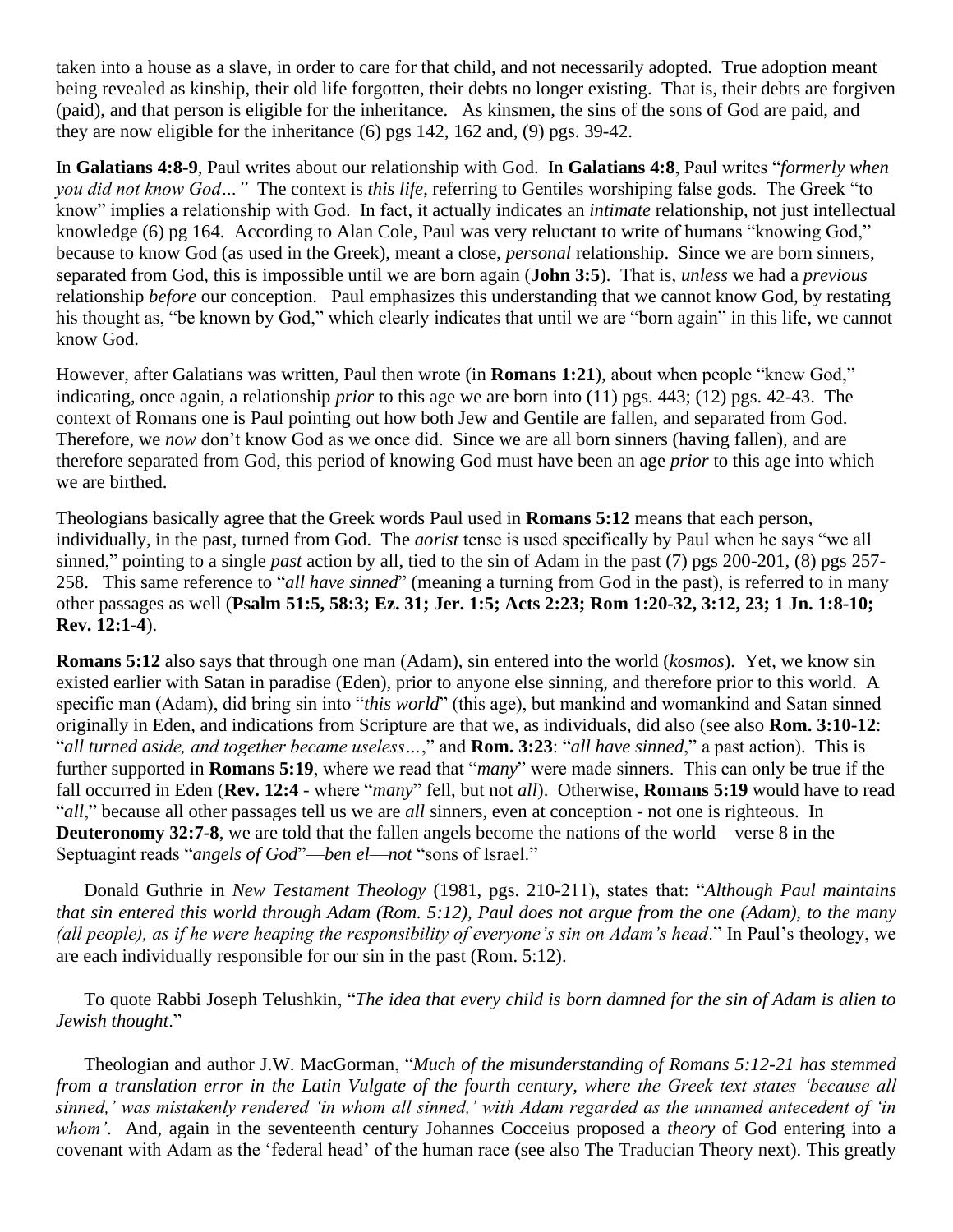influenced the Reformation. However, there is not one shred of biblical evidence of this."

We do *inherit death*, the result of sin, but *not the sin* of Adam. Erickson describes the imputation of the righteousness of Christ as "*not a matter of transferring righteousness from Him to me, as it is a matter of bringing the two of us together, so that we hold all things in common*" (7). However, this is not the same philosophy of imputation that is used to describe the imputation of sin to us from Adam, which is described by many as a physical transfer as part of our flesh birth (The Traducian Theory). As stated by Erickson concerning sin, "*It is a matter of transferring Adam's sin and sinful nature to me*." These various philosophies try to explain why the Bible teaches that each of us is a sinner, *even in the womb*, before we are even born—but they fall short of using actual Scripture to support these various imputation theories.

Scripture points to God knowing *before* the creation of the world, *before* our birth, that all are sinners, and in need of His (Jesus') sacrifice to be saved. (Ps. 51:5, 58:3; Matt. 19:17; Acts 2:23; Eph. 1:4-5, 11; Rom. 3:12, 23, 8:28-30, 9:11-16, 11:2, 7; Rev. 12:1-4). The biblical description of us having a relationship with God prior to this flesh age of grace is not the pagan preexistence, which Hindu and Eastern mysticism believe in, where souls without bodies exist somewhere out there in the universe, waiting to be born into a flesh body. The Bible describes our relationship with God in Paradise/Eden as broken due to sin, and our need to be born as flesh to have an opportunity for salvation (John 3:1-7).

 God provides us a clue to His plan of reconciling with us in the example of Hosea. Hosea (another Hebrew form of the name Jesus), is a type of Jesus, in that he pays a price to ransom his adulterous wife, "*again*" (**Hosea 3**). For Israel, Jesus will pay a price (on the cross—His blood), to offer salvation to them, and this will be the second time that God has offered reconciliation to Israel. The first time of reconciliation occurred at Mt. Sinai (**Ex. 19-20**). And, this resulted in an adulterous act when Israel eventually rejected God. This results in the need for God to "take an adulterous wife *again*," this time by paying a price on the cross. Jesus' sacrifice on the cross also paid the price to reconcile the Gentile peoples who will trust in Him (**Rom. 5:10-11**). When was it that we were together with Him, requiring now that Jesus pay a price to reconcile us back? In Eden.

The words "*we all sinned*" in **Romans 5:12**, are seen by some to mean that all mankind sinned because of their being descendents from Adam. The story in **Joshua 7** is often used to explain the Jewish understanding of how one man's sin was linked to all Israel. One should note, however, that only contemporaries in **Joshua 7** were included in God's judgment, not future generations. Those who were direct family members, in existence at the time of the sin, were judged (*not future* generations of Israel). This Jewish understanding actually agrees with the understanding of all the host of heaven who were deceived, like Eve, being the ones judged as sinners, *not future* generations (**Deut. 24:16; Ezek. 18:20**).

In **Romans 5:13-14**, we are told that all are condemned to death because of sin, even though those generations from Adam to Moses, were not guilty of sin in this life. So, obviously, they were guilty of some sin *in the past* (as they were not guilty of any sins during their lifetime, which were listed in the law given to Moses *later*). Therefore, the sin for which they are guilty is their sin in Eden.

The sin of Adam was trespassing (*abar* – **Hosea 6:7**), against the law given by God directly to Adam--not to partake of a certain tree. The sin of Eve was allowing herself to be deceived, and missing the mark (Hebrew – *chata*, Greek – *hamartano* – **Rom. 3:23, 5:12**), or falling short. Thus, all are sinners (*chata, hamartano*), even though many did not transgress the laws of Moses (**Rom. 5:13-14**) as Adam did.

In **Ephesians 4:18, Colossians 1:21, John 3:18**, and **1 Peter 2:25**, we read we are alienated from God, estranged away from God, again indicating a previous relationship. One cannot be estranged, or alienated, without first having been together. Throughout God's Word He points us to the relationship we all once had with Him. This relationship must have been in Paradise, because we are all sinners at birth in this age, alienated and condemned at birth, and in the womb. We were originally created in the image of God, but we are born into this world as fallen beings, not in the image of God (**Rom. 1:23**), separated from God (**Eph. 2:1-3**), and we need to be redeemed/ reconciled in order to have a relationship again (**Rom. 8:29; 1 Corin. 15:49; 2 Corin. 3:18; Col. 3:9-11; 2 Tim. 1:9**).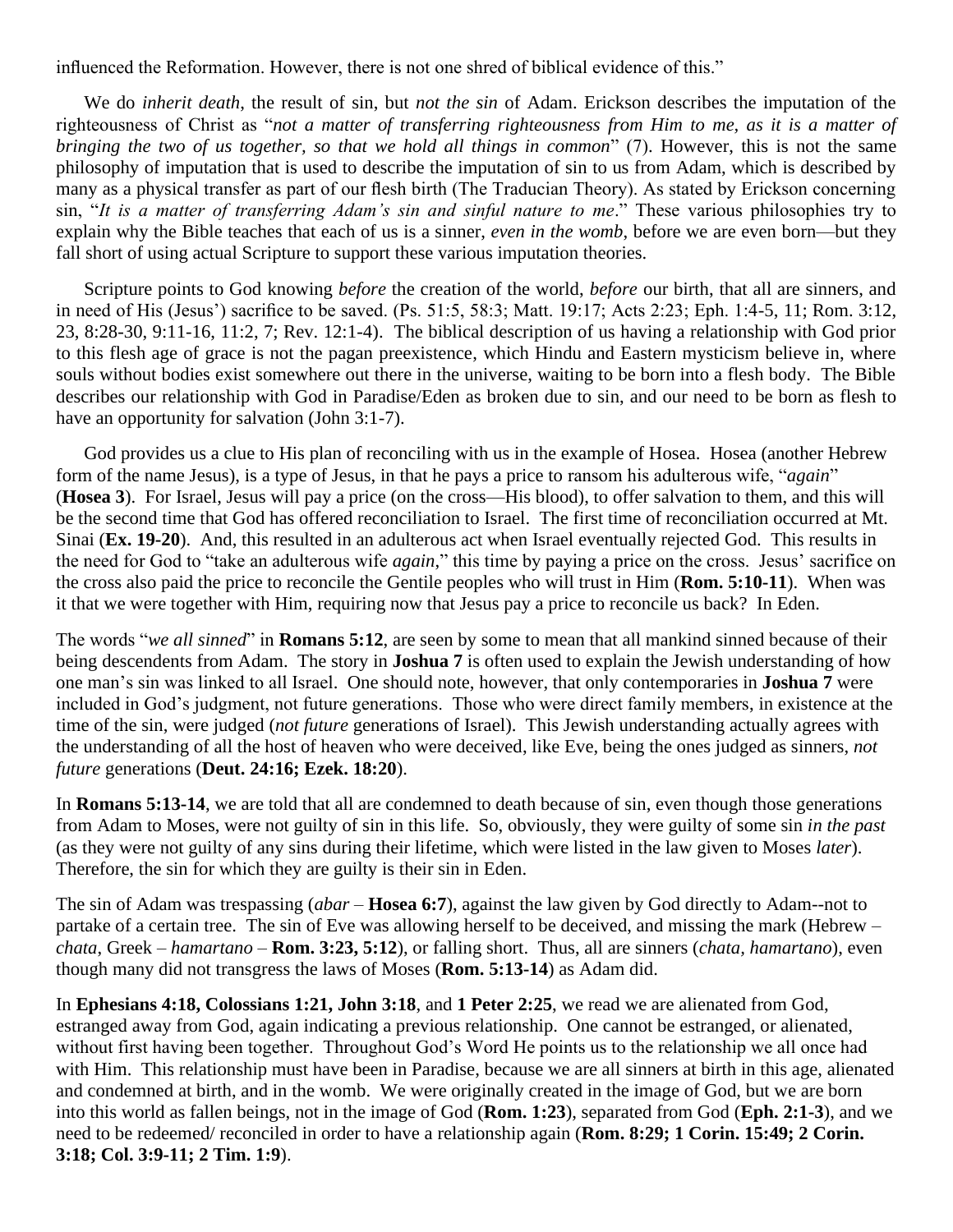God uses words such as *repent, reconcile*, and *redeem,* over 200 times in Scripture, in reference to bringing us *back* from this separation, into a relationship with Him *again* (4) pgs. 25-28. When referring to generations of peoples and nations, which have turned from God, the use of the word "*adulterous*" in both the Old and New Testament is used to point us to a relationship we all once had with God. Adulterous implies a relationship now broken, whereas, the Greek word for harlot, or prostitute (fornicate), would be used if the meaning does not imply a previous relationship. In **Galatians 5:19** and **Matthew 15:19**, both terms are used, each referring to a different immoral act.

God's Word to us uses "*adulterous*" to point to all generations, which, at one time, had a relationship. Note that from the very beginning of God's command to Hosea in chapter 1:2-3, Hosea was to take an adulterous wife (meaning there had *already existed* a relationship, and they were now separated). If Hosea had been commanded to take a harlot, or prostitute, as his wife, then the Greek word for fornication would have been used instead of "*adulterous wife*."

To be "*betrothed*" (engaged), for the Hebrew people was considered to be married, except the formal ceremony had not taken place yet. Note, in **Hosea 3:15**, Hosea was to "*again*" take an adulterous wife. The first time, was to symbolize God reconciling with Israel under the law and sacrificial system. The second time ("again"), is to symbolize Jesus paying a price to redeem us all. Hebrew for whore is "*qdeshah*." Hebrew for adulterous used in this passage in Hosea is "*zanuwn*," which means "a *wife* who sells herself." Hebrew for general adultery is "*haaph*." The bride (betrothed), was acting in an adulterous way.

Hosea is an example of the reconciliation to God, which Jesus makes possible by His sacrifice for us. Both Hosea and Jesus paid a price to redeem their adulterous wife. This is another way that God, throughout Scripture, tells us we have lost our relationship with Him, are now separated, and need to be reconciled (see the **Study** on Marriage and Divorce – "The Mirror Image of God's Plan," or the **Book** *God's Plan / Satan's Plan*, at Target Truth Ministries.com).

God uses all these various terms discussed above, to clearly indicate throughout Scripture, that we are all sinners at conception, because we had all already sinned against God *prior* to conception. The picture of the host being with the Creator prior to the fall (prior to the separation from God), is given by Jesus in the three parables in **Luke 15**. Note that all the sheep, all the coins, and both sons, in each case, were with the owner (or father), *before* they were *lost*. In the third parable, God gave the son his freewill, when He gave him His portion of the estate, when they were originally together (it is interesting that in the Middle Eastern culture this story actually doesn't make any sense, because this would have violated the Jewish law, and been seen as a sin. The son must never seek the estate, but honor the father). The son freely chose to separate himself from the father (symbolic of the host of heaven freely choosing to disobey God in Eden—**Rev. 12:1-4**). Then, after leaving, while in a foreign land (symbolic of the fallen host of heaven being cast out to this earth age), and facing death, the son sought forgiveness, and humbled himself. After that, he returned to be reconciled, and found salvation with the father (just as we face death, and need to humble ourselves, and seek forgiveness). Note that the brother (symbolic of the host of heaven who remained with God), does not understand--thus the need for healing (**Rev. 22:2**), to provide unity.

All three parables refer to the things *lost* as being previously together with the owner, or father. In another of many examples, Jesus also declared Zacchaeus (**Luke 19**), as being *lost* (implying that Zacchaeus was once with God, and then separated. The message of our being lost is throughout Scripture (**Luke 19:10, 1 Pet. 2:25**). Lost is not being able to find your way back to the place you originated from (God's fellowship – Eden – **Eph. 1:4-5**).

Hebrew traditions are based upon God's teachings. The kinsman redeemer (near relative), is one of God's teachings practiced by Israel, as in the book of Ruth. We are born lost (sinners), and in need of a redeemer. We were once children of God, but have all fallen, and are in need of a redeemer. Only a "near relative" to God can redeem us back to heaven. Jesus, a "near relative," because of our adoption as sons and daughters of God, restores those who trust Him back to paradise (Eden).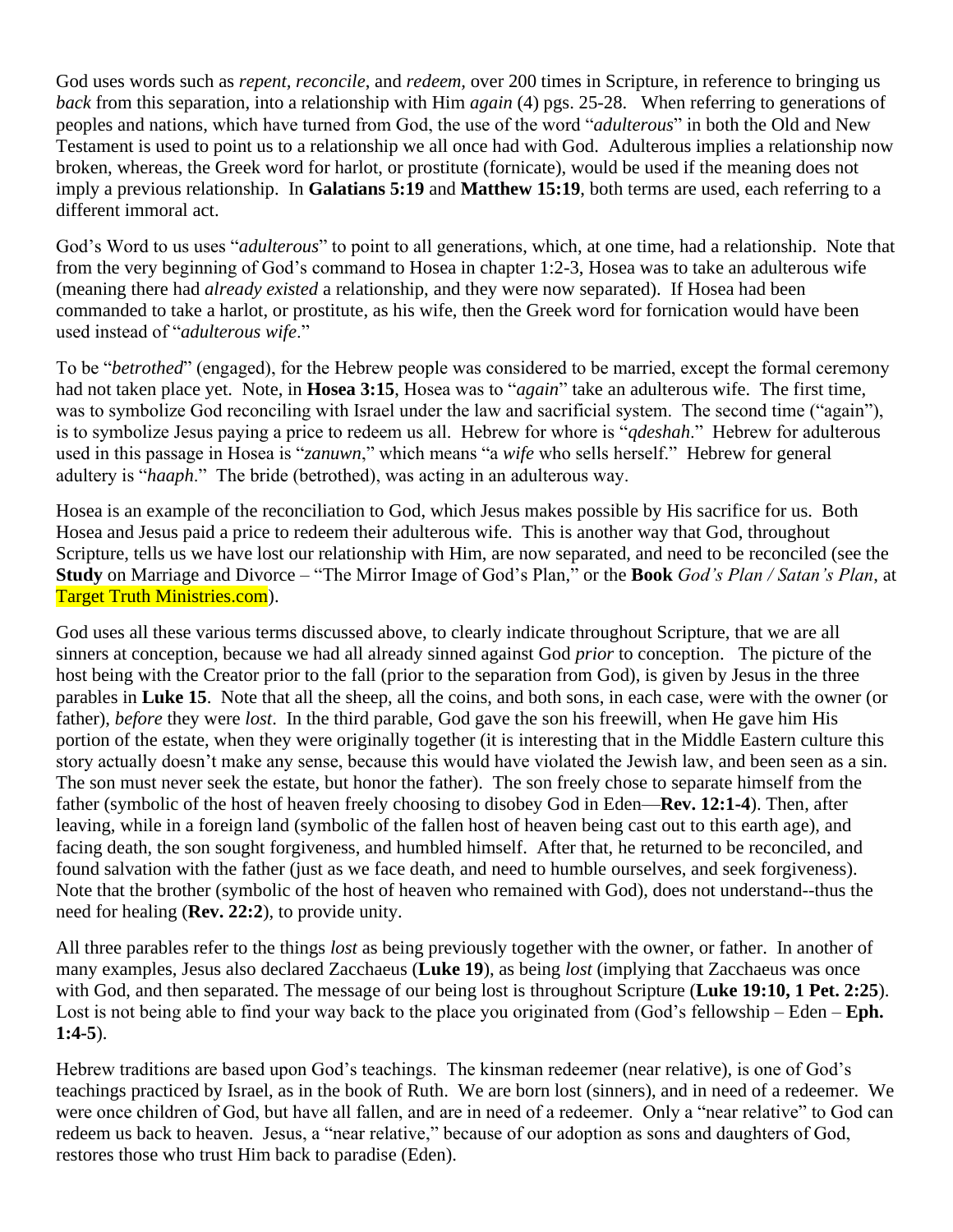God has prepared a plan of reconciliation, a plan predestined before the foundation of the earth, to recover that which was lost (**Eph. 1:4-5, 11; John 3:18; 1 Corin. 2:7; 2 Tim. 1:9; 1 Pet. 2:25**). A plan to bring justice to a conclusion for those who continue to deny God, and continue to commit adultery, compared to reconciliation for those who repent, and put their trust in Jesus.

Eden was not created for salvation. Eden was created for the host of creation to dwell eternally with God, in Paradise. Even though one-third of the host fell (**Rev. 12:3-4**--see Study "*Satan's Deception*" at Target Truth Ministries.com), the rest of the host remain in Paradise. Eden is eternal, supernatural, and is guarded (**Gen. 3:24**). The age we now live in is the age of salvation. We are born for the purpose of being reconciled to God, after the fall in Eden. This is the age of grace for those who trust in Christ. This re-creation, unlike Eden, will be destroyed one day (**2 Pet. 3:10-11**).

Many question if there is some relationship between us and "angels." When Jesus was questioned about "humans," He responded by referring to "angels. The Scriptures tell us that angels *in heaven* do not marry, and also that in the resurrection we will be *like the angels* (**Luke 20:35-36; Matt. 22:30; Mark 12:25; 2 Pet. 1:4**). Jesus even remarks that at the judgment, those who deny Christ will be cast into the fire *prepared for the angels* (**Matt. 25:41**). What did the early Christians say? Gregory of Nyssa said the resurrection promises us nothing else than the restoration of the fallen to their ancient state, an angelic life (10-pg 73). Chrysostom said man led life like the angels, until the fall (10-pg 37). Gregory of Nazianzus tells us that man is a "new angel", meaning an angel now in a flesh body (10-pg 33).

Many wonder exactly why God uses such specific details like the 153 fish harvested on the right side of the boat in **John 21:3-12**. I'm not into all the number counting schemes many get into, but John was inspired by God on a couple of occasions to use very specific numbers, both in the book of John, and in the Revelation. Both the Hebrew and Greek languages used letters to refer to numbers, and numbers to refer to letters. Everyone recognizes that there is a letter to number representation in 666 used in **Revelation 13**. In the Hebrew, 153 translates to *Beni Ha-Elohim* (sons of God--"angels"), just as used in **Genesis 6** where the fallen angels came to women before the flood of Noah. In the Greek, "sons of God" is also related to the number 153. In the Greek, the term "sons of God" translates to 3x7x153, which means "The perfection of God's purpose is in the sons of God." Here, in John, the Beni Ha-Elohim are not the fallen angels who are condemned by God (**Jude 6**), but, are the Beni Ha-Elohim who are reconciled and saved (**Romans 5:10-12** - see the book "*Eden to Evil*" at Target Truth Ministries.com). God's precise use of 153 to describe the fish harvested into His kingdom on the right side of the boat is to inform us that we have fallen (just like Adam and Eve fell). And, just as Adam and Eve were banished to the earth to die as humans, we also will die--having been born as flesh humans. Yet, God will save all those who trust in Him (**John 3:1-7**)--the perfection of God's purpose--the reconciliation of the sons of God.

John Trench in his "Notes on the Miracles of Our Lord" noted that this "*definite number, even as the number of the elect, is fixed and pre-ordained…being equal to the angels*." Augustine referred to the 153 as symbolically representing the saved. Jerome referred to the 153 as the elect gathered into the kingdom of God.

Currently there are a couple of primary views of predestination, each based on Scripture.

- One view points out that *Scripture* states we all sinned and are responsible for our actions. God looks into the future and, through time, *foresees,* and knows our hearts. From this *foreseeing* God predestines us, before our birth, to be saved or not. In this view God allows us freewill, and He predestines us according to the freewill of our heart, which He *foresees*. We are responsible therefore, for our decisions, and as sinners we are all subject to death. However, God saves some by His Grace (**Prov. 1:29-31** – see the Scripture list at the end of this Study).
- Another view points out that *Scripture* states that God is sovereign, and He saves who He wills. God chose us *before* the foundation of the world. We do *not* choose God. In this view, God predestines who He wills, and gives people either a heart to be receptive to His call, or gives them a hard heart. There is *no* actual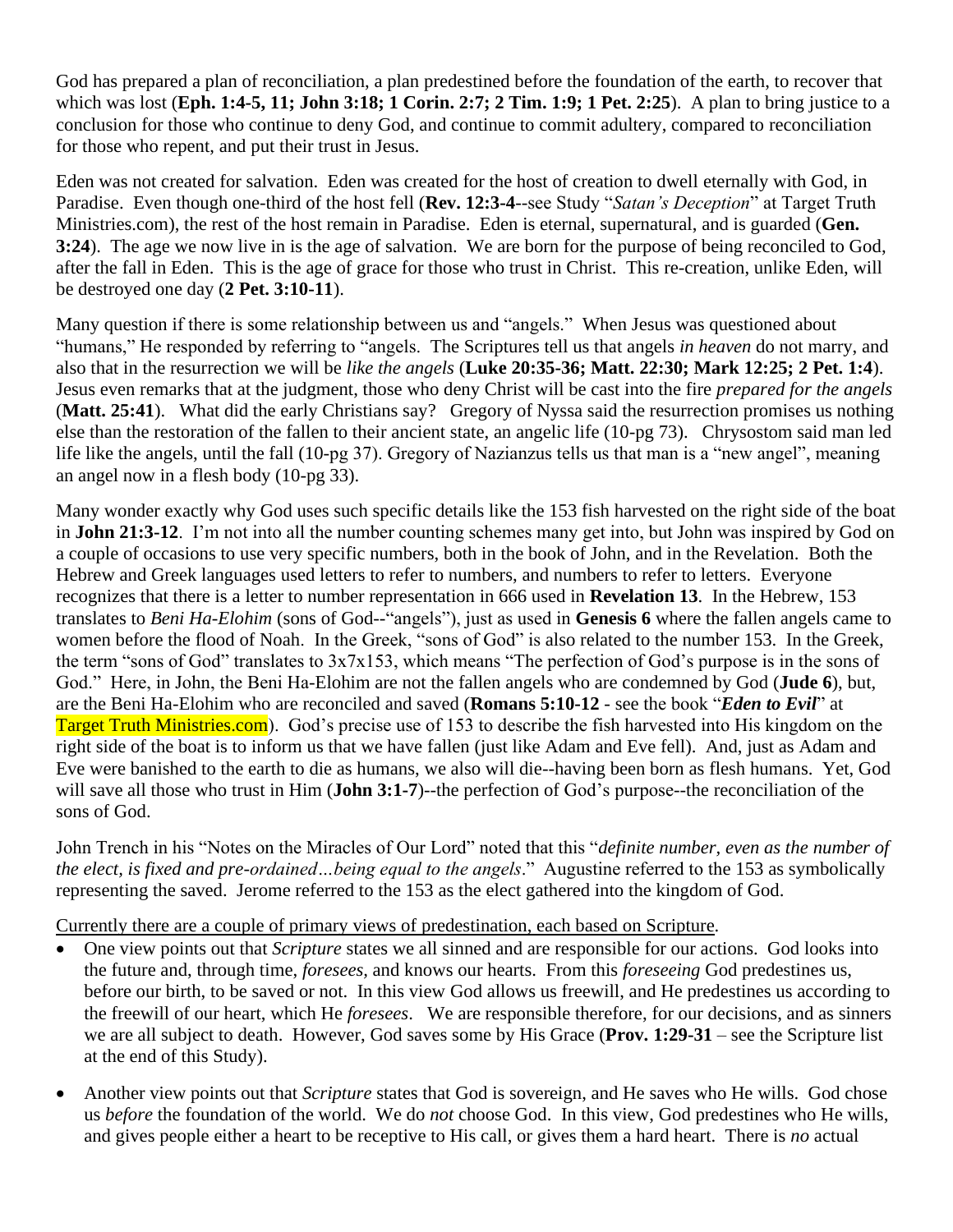freewill *in this life* on the persons part (concerning salvation), as we *never* choose God, unless He leads us (**John 1:12-13; Eph. 1:4-5, 11** – see the Scripture list at the end of this Study).

There is thought to be scriptural support for each of these views, but you won't find any resolution to these views in a theology class. You will find the answer in the Bible, in **Genesis 3**. Before God ever created this present earth age, He had predestined a plan for redemption / reconciliation. God predestined each of us, based upon His *foreknowledge*. Foreknowledge of what? Foreknowledge of our fall, and of our individual responsibility in that fall. **He** *foreknew* **us in the past. He didn't** *foresee* **us in the future** (Job 38:4-11; John 3:18; Acts 13:48; Rom. 8:28-30; Rom. 9:11-13; Eph. 1:3-5 & 11; 2 Tim. 1:9; 1 Peter 1:1-2 & 18-20; 1 Pet. 2:8, 25; Jude 4; Rev. 13:8 & 17:8). Nowhere in Scripture does it state that God "foresees" our freewill decision in the future concerning salvation. Quite the opposite is true instead. Scripture states that God predetermines our action based upon His foreknowledge from before the foundation of the earth in order to determine our salvation, or not.

God created us with freewill. God created a freewill host with which to fellowship. God wanted to fellowship with those, who by their freewill, will chose to be with God. The early Christians understood that our freewill was necessary for God to be just. Even though God is sovereign, He is also just. God chose this method of freewill to allow each individual to show obedience, or sin (Justin Martyr, Tatian, Theophilus, Irenaeus, and others (3) pgs 285-287). The early Christians understood that God created us to freely choose to worship Him, or deny Him. Thus, the responsibility of sin belongs to each person individually (1) pg 47, (5) pgs 16-17.

God predestined us, based on His foreknowledge, to be saved or not (**Rom. 8:28-29; John 3:18; Rom. 9:11- 13**). God is sovereign and creates us with a *receptive* heart, or a *hard* heart, based upon His foreknowledge. This foreknowledge comes from our relationship with God in Eden (*before* the foundation of this earth age), when some of the host, by their own freewill, chose the lesser good (self), over the greater good (God).

Evil, which caused the fall, was not a creation of God. So, where did evil come from? Part of God's creation was that God chose to give up His sovereignty over the host's decision making, and to allow the host of heaven their freewill to choose God (the greater good), or choose self (the lesser good). God loves us, and God wants us to freely love Him.

God (the greater good), gave the host guidelines to live by, and most of the host of heaven chose to follow the greater good (God), and deny self. However, some of the host chose their desires (self – the lesser good), instead of following God's direction (**Rev. 12:3-4**). This choice (choosing the lesser good over the greater good), is the seed of sin. Focusing on self, rather than upon God, is the germ which led to the fall of the host of heaven.

From this seed of sin, pride and lust grew. Once our focus was off of God, we began to wander further and further away. The result...today, we find the evils of murder, rape, abortion, molestation, genocide, etc., all in the name of self. In fact, sin is so pervasive in the world today, that much sin is ignored, and even seen as "*normal*." Today we tolerate, and in many cases, celebrate greed, selfishness, boasting, drunkenness, adultery, homosexuality, abortion, euthanasia, etc.

Today, there is *no* freewill in this flesh age (concerning our salvation), because God predestines each person with a heart based upon His foreknowledge of our freewill relationship with Him *in Eden*. God created the host (beings), in Eden with freewill, so as to have a creation willing to worship, and obey Him, of their own freewill—not robots or "yes" people.

The one and only uncreated, eternal sinless God shows His willingness to give up sovereignty, as He became flesh (Jesus), and limited Himself (**Philip. 2:5-8**). God freely, in His sovereign will, gave up His sovereignty, when He gave the host freewill (sovereignty), in Paradise, allowing us to choose between our Creator (the greater good), and the lesser good (ourselves). Adam, Eve, and the host, were created supernatural, created to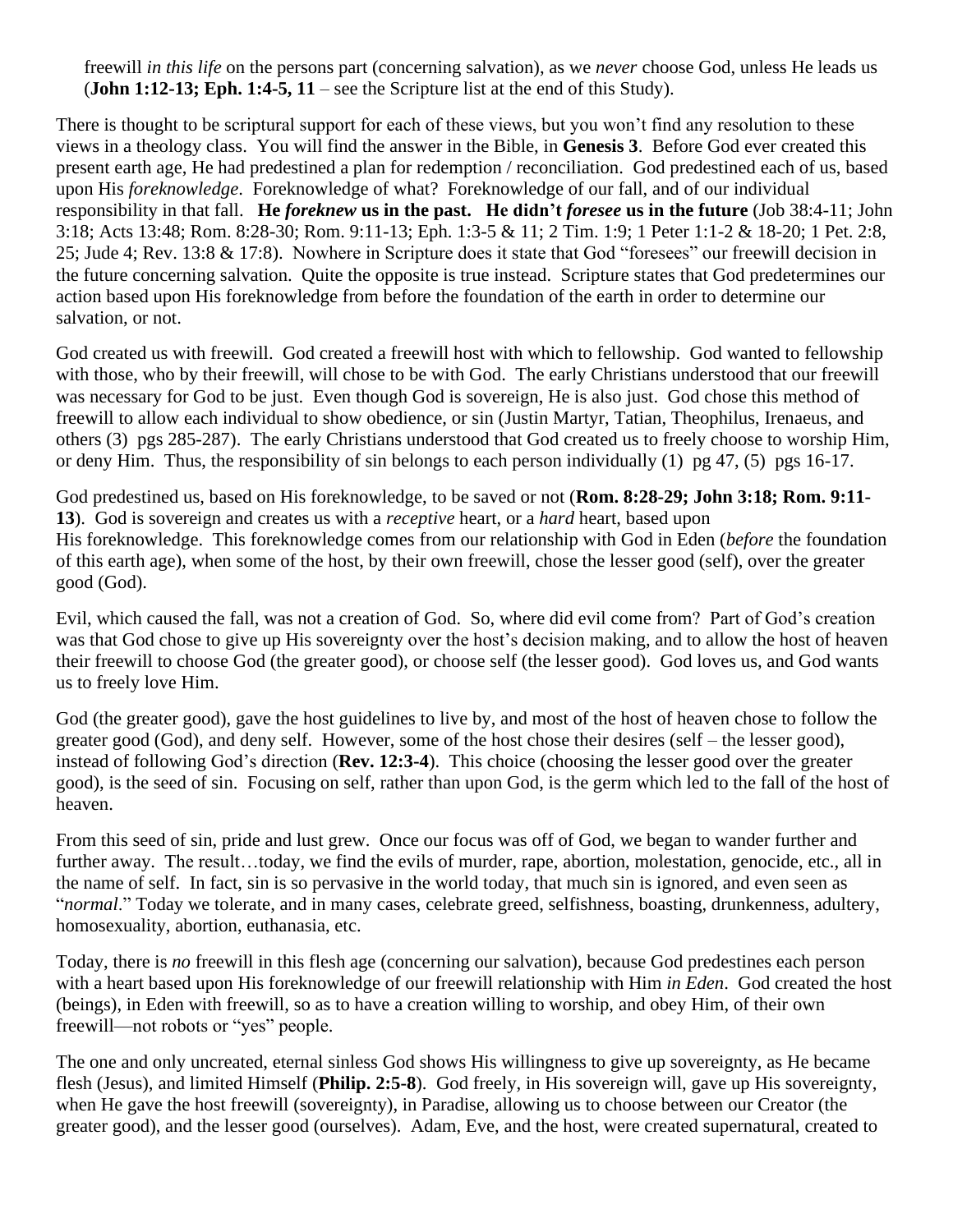live forever, created with sovereignty over their own lives, that is, until sin, and therefore, death, had to take place.

God foreknew that some of the host He created (one-third), would turn away from Him and disobey His commands, because He gave us freewill (**Rev. 12:1-4; Job 38:7**). Those that fell in Eden chose the lesser good (self), over the greater good (God). Because of our freewill (sovereignty), to choose to disobey God, we are responsible for our actions (**Gen. 3** - see Two Creation Accounts discussion in the Book *Eden to Evil*, at Target Truth Ministries.com).

God foreknew, before the foundation of this earth age, our freewill decision, because of our actions in Eden. He *foreknew* our actions (from Eden, before the re-creation of this age we now live in). He *did not foresee* our actions in the future (**Rom. 8:28-9; Eph. 1:3-14**). God even prepared the kingdom for those who trust in Jesus *before* the foundation of the world--this age (**Matt. 25:34**).

All people born into this earth age are sinners. None of us deserve to be saved (salvation). We are all sinners at conception in the womb (**Psalm. 51:5, 58:3; John 3:18**). In the very beginning man and woman were created in God's image, but ever since the creation was finished on day six, and *all* the host of *both* heaven and earth were finished (**Gen. 2:1**), no one is born in God's image (**1 Corin. 2:14; 2 Corin. 3:18**). Because God loves us so much, He provides this temporary flesh life opportunity so that some may be reconciled back to Him. Those who do not love Jesus will receive justice (separation—hell). Two-thirds of the heavenly host obeyed God, and remain with God (**Rev. 12:1-4**).

Today, we are born into this age of grace, having no relationship with God when we are born (**Eph. 2:1; James 2:26**), and having no freewill concerning our salvation. Whereas, in Eden, we lived with God in an eternal state, having freewill concerning our relationship with God, or Satan. *Many* were deceived in Eden, and chose to disobey God. In this currant age of Grace (unmerited favor), there are no works one can perform to achieve salvation (**Eph. 2:8-9**). God is sovereign, and He determines mercy.

In **Deuteronomy 32:7-8** (the Hebrew Septuagint—the original Greek 200 years before Jesus), God tells Moses that He established all the nations of this world according to the number of the angels which have fallen (**Rev. 12:1-4**—the one-third). The original Hebrew Septuagint reads *"…according to the number of the angels of God.*" (check the notes in your Bible). God has predestined each of us to be born to a certain place and time…all according to His plan (**Rom. 8:28**).

God is just. God foreknew Pharaoh had a hard heart (from Eden), and thus, gives him a hard heart at birth. Pharaoh is responsible for his actions (from Eden), just as we all are (**Rom. 9:14; Ex. 8:32, 9:12; James 1:13- 18; John 3:18**) (1) pg 47, (10) pg 10.

In **Deuteronomy 30:19-20**, we are commanded by God to make a choice. Choose life, or death (**Prov. 1:29- 31**). Choose (**Isa. 1:19-20**). Choose (**Matt. 7:21-24**). Choose God and overcome (**Rev. 3:10-12**). Choose God and overcome. God is just. All will be called to the Gospel, and God commands we make a choice, even though He foreknows our heart, and our decisions, from Eden (**Matt. 5:45, 13:1-23, 24:14, 28:18-20; Mark 13:10,16:15; Luke 24:45-48; John 1:6-9; Acts 13:47; Rom. 10:14-21, 16:25-26; Heb. 6:7-8**). In fact, God has already chosen, or predestined us (**John 1:12-13**).

So, why do we have to go through this birth, and life, and death? After all, God already knows who is to be saved, and who is going to hell, so what's the point? Why did God birth us with hearts that match our sin? Why not just declare us saved, or send us to hell? If God already knows the result, why do we go through this?

Just as with prayer, where God already knows our prayers, even before we pray (**Matt. 6:8**), we pray to put ourselves in agreement with God. Likewise, we need to go through this age to put ourselves in agreement with God's justice. We become partners in the decision as we are led by the Holy Spirit to transform our minds. We are being prepared for reconciliation. For better or worse, through this life experience, we are brought into understanding, and agreement, with God's judgement. Also, this is God's way of loving even those who turned from Him. The price of death is required to cover our sin, and God loves us enough to die for us. Salvation is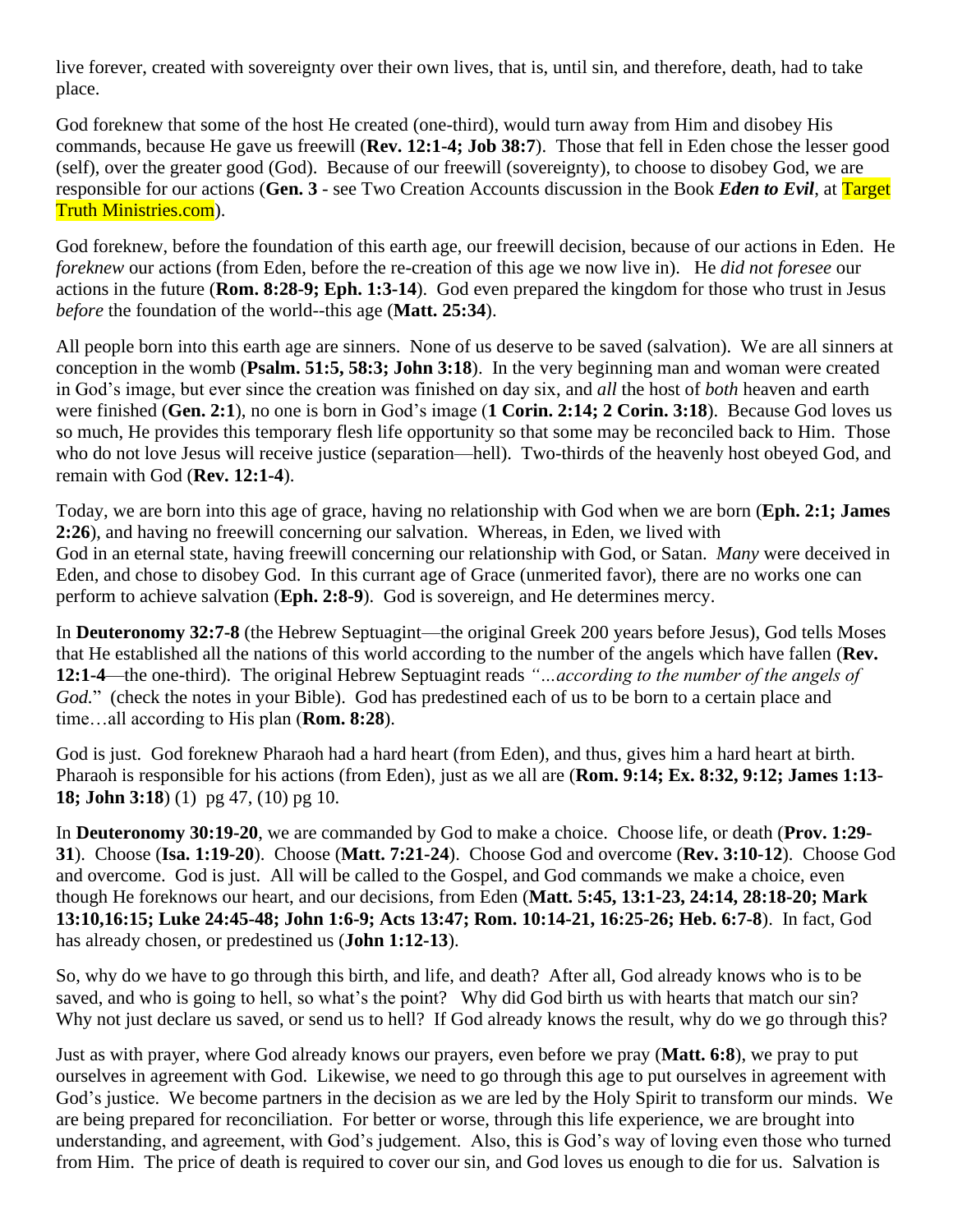not available to anyone unless the price to cover our sins is paid. Thus, the need for this age--to pay the penalty of death.

Unfortunately, not everyone is called to salvation in this age we now live, which is the fault of man. God, from the very beginning, gave Adam the truth to pass on to all generations (see *Zodiac* **Study**, and *Text Timeline* **Study**, and **Books** *Revelation, Apostasy, End-Times, & "This Generation", God's Plan / Satan's Plan, The Book of Chronologies & Time Charts*, at Target Truth Ministries.com). So, another period is necessary to provide for those who we fail to reach. God doesn't intend to interfere in this age, and allows man to do his best. Even though we fail to spread the Gospel to all humans, God's plan has arranged for those who were missed, to hear the call to salvation. It's called the Millennium, where those missed during the long harvest will be gleaned - **Lev.23:22** (see **Study** on *Millennium, "The Gleaning*", and **Books** *Revelation & End Times,* and the *Book of Chronologies & Time Charts,* at Target Truth Ministries.com).

God does inwardly call certain elect (chosen), in this flesh age (by the Holy Spirit, and direct revelation - for example: Abraham, Moses, and Paul), in order to accomplish His purpose (**Rom.8:28-29**). Other than those specifically called to accomplish God's plan, all others are called outwardly by the Gospel. Christians are commanded to spread the Gospel to all peoples (**Matt. 28:18-20; Mark 16:15; Luke 24:46-47; Acts 1:8; 1 Corin. 9:19-27; 2Corin. 5:18-20; 2 Tim. 4:5**). The Gospel is needed for people to be saved (**Rom. 10:13-17; Acts 13:48; Eph. 1:13; John 6:45; Rev. 22:17**). Because many are deceived, or never hear the call (which is mans fault), God has provided the Millennium (a period of gleaning - **Rev. 20:4-15**), where all will exist in a supernatural state, where Christ will reign supreme, where all will be called to salvation, and where, at the end of the millennium, Jesus will issue a final judgment.

**THIS IS GOD'S PLAN**, which even a child can understand:

- A) God created Heaven and Earth (Eden / Paradise), and all the host (**Genesis 1:1, 2:5-3:24; Job 33:4-6, 38:1-18; Ez. 31; Rev. 12:1-2**).
- B) Those who obeyed, those who stayed true to God, they remained in Paradise (**Rev. 12:1-4** 2/3rds, **Job 38:7**). These chose the greater good (God), over the lesser good, self.
- C) Those who disobeyed and chose the lesser good (self), but also showed *shame* in Paradise (such as Adam and Eve in Eden - **Genesis 3:7-8**), are condemned to die, and banished to the cursed earth to be called to salvation. They are then led by God to have faith, and will not be lost. (**John 6:68; Acts 13:48; 2 Tim. 1:9; 1 Pet. 2:25; 2 Pet. 1:10**)
- D) Those who disobeyed and chose the lesser good (self), and showed *hostility* and *contempt* in Paradise (Satan - **Isa. 14:12-15**), are banished to the cursed earth and are judged un-elect, and predestined to eternal separation from God ( **Rom. 9:11-13, 22, John 3:18, Heb. 4:1-9, Rev. 13:8, 17:8, 20:14-15, John 6:70, Isa. 66:24, Prov. 16:4, 1 Pet. 2:8, Jude 4**). Those that abandoned their first estate (Eden, Paradise – **Gen. 6:1-6**), are bound awaiting the judgement (**1 Pet. 2:4, Jude 6**). Some host of heaven remain until the very end (**Rev. 12:9**).
- E) The creation of all beings is finished at the end of the sixth day (**Gen. 2:1**). God knows the exact number to be saved, because He knows how many fell (**Luke 21:24; Acts 17:31; Rom. 11:25; Rev. 12:1-4** - onethird). God even prepared the kingdom for those who trust in Jesus *before* the foundation of the world this age (**Matt. 25:34; 1 Corin. 2:7**).
- F) Those who are never called to salvation during this flesh age—those who never hear the gospel message of salvation (which is mans fault), such as the aborted, deceived, lost, etc., will be called to the Gospel of salvation during the millennium - the gleaning of the long harvest (**Lev. 23:22**) - But that is another story… (see Study on *The Millennium – "The Gleaning*", and Books *Revelation, Apostasy, End-Times, & "This Generation"* at Target Truth Ministries.com).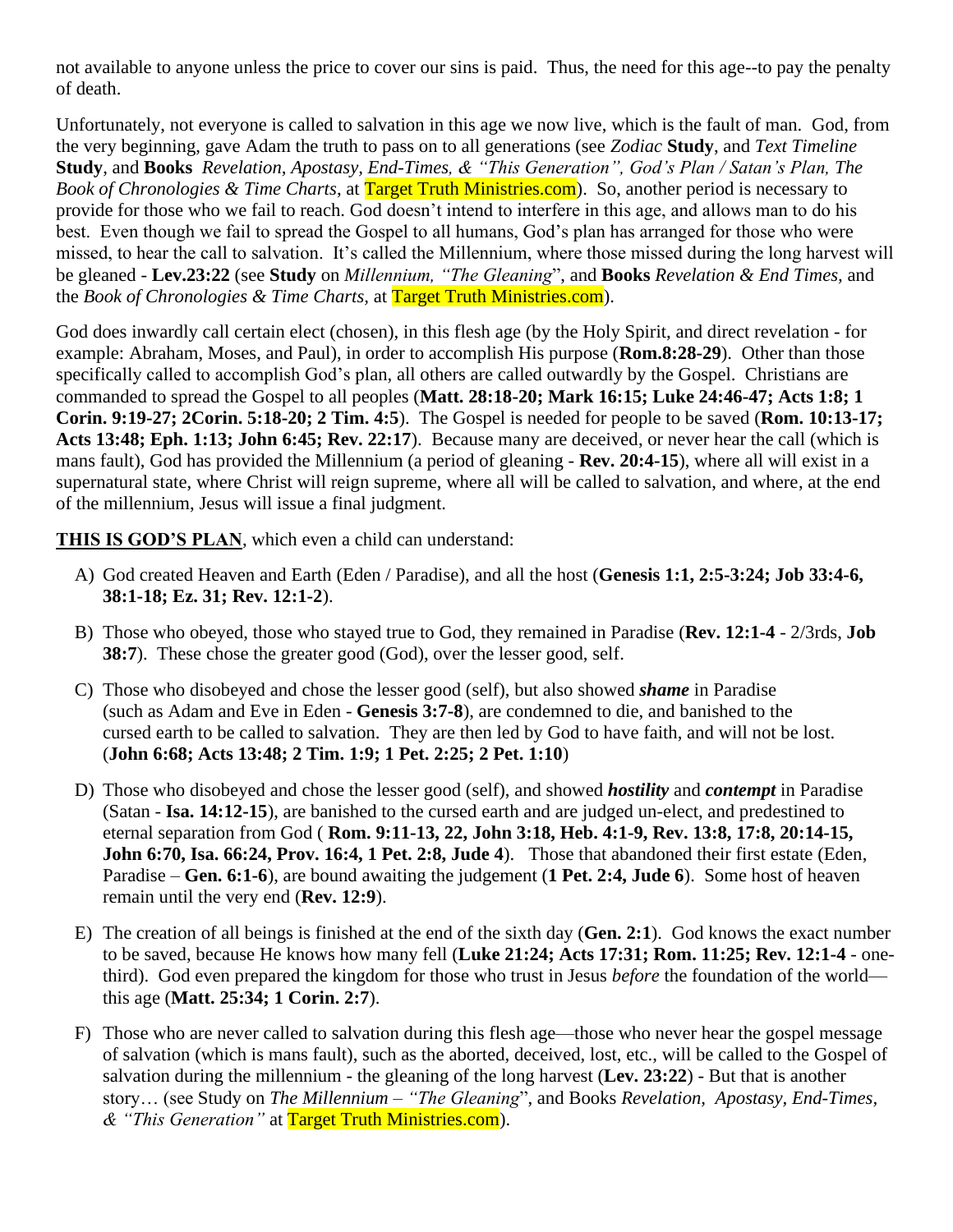## **Predestination Scripture List**

### **Are we T***otally depraved***? Or, are we basically good, and just need to fix up some areas in our life to be saved? Are we able to choose God?**

- Psalm 14:1-3 God looked and no one does good, not one, none seek or understand God.
- Matthew  $19:17$  Only one who is good God.
- Mark  $10:18$  Only one who is good God.
- Luke  $18:19$  Only one who is good God.
- Romans 3:10-18 None good, no one understands, none seek God, not one.
- Romans 3:23 All have sinned.
- Romans 11:32 All are bound over to disobedience, so God might offer mercy to all (but without God's leading, we do not seek God).
- 1 Corinthians 2:14 Those not born again consider God's truth to be foolishness.
- Philippians 2:21 We seek our self, not Christ.

# **Did God provide U***nconditional election***? Or, is there** *a reason why God chooses some, and rejects*

- *others***?** (see Book "*Eden to Evil* The Two Creation Accounts")
	- Genesis 3:8 Some fallen were ashamed and hid. These are cursed, but elect.
	- Genesis 3:14 Some are hostile to God, not ashamed, and these are cursed, and damned to hell.
	- Joshua 24:15 Choose for yourself whom you will serve. We are commanded to choose, even though it is God who gives us the faith needed to choose Him. We confirm our disobedience, or our love.
	- Psalm 135:6 God is sovereign over all actions of men.
	- Proverbs 21:1 God directs the ways of the heart of man.
	- Isaiah 46:9-10 The end is declared (predestined) from the beginning, from former things long past.
	- Ezekiel 18:23 God takes no pleasure in the death of the wicked. Rather, God is pleased when They turn form their ways, and live. We are all sinners, and some are saved because they love God, because He gives them faith. Others continue to deny God.
	- Matthew 15:13 God the Father chooses.
	- John 1:12-13 God gives us the right to be His. This is not of man's will.
	- John 3:16 God loves the whole world. God loves us all. However, many do not love God. These will be divorced (see **Study** on *Marriage and Divorce* – "The Mirror Image of God's Plan" – Target Truth Ministries.com).
	- John 6:29 God provides us with belief / faith.
	- John 6:37-44 The Father gives some to be saved. Those given by the Father will be raised up to salvation. No one comes to Jesus, unless the Father draws them. Some say these verses are in the context of only the Jewish leadership. However, verse 24, and verse 40 both place the context to everyone.
	- John 6:64-65 God the Father chooses.
	- John 15:16 God chooses us, we do not choose Him.
	- John 17:6-9 God gave some to Jesus. Jesus does not pray for others.
	- Acts 13:48 God appoints (ordains) who is to be saved.
	- Romans 8:14 God leads the chosen to salvation.
	- Romans 8:28 God calls some to fulfill His purpose. Paul uses the past tense for called, justified, and glorified. Paul is speaking of those in histories past who are now glorified, those who led to Jesus fulfilling God's purpose – verse 28.
	- Romans 8:29 God foreknew some (fore loved some, not foresaw), and predestined some, so that The Savior would fulfill His destiny.
	- Romans 8:30 And, these elect God called, justified, and glorified (past tense).
	- Romans 9:11-12 Salvation is God's choice and purpose. These weren't yet born. They hadn't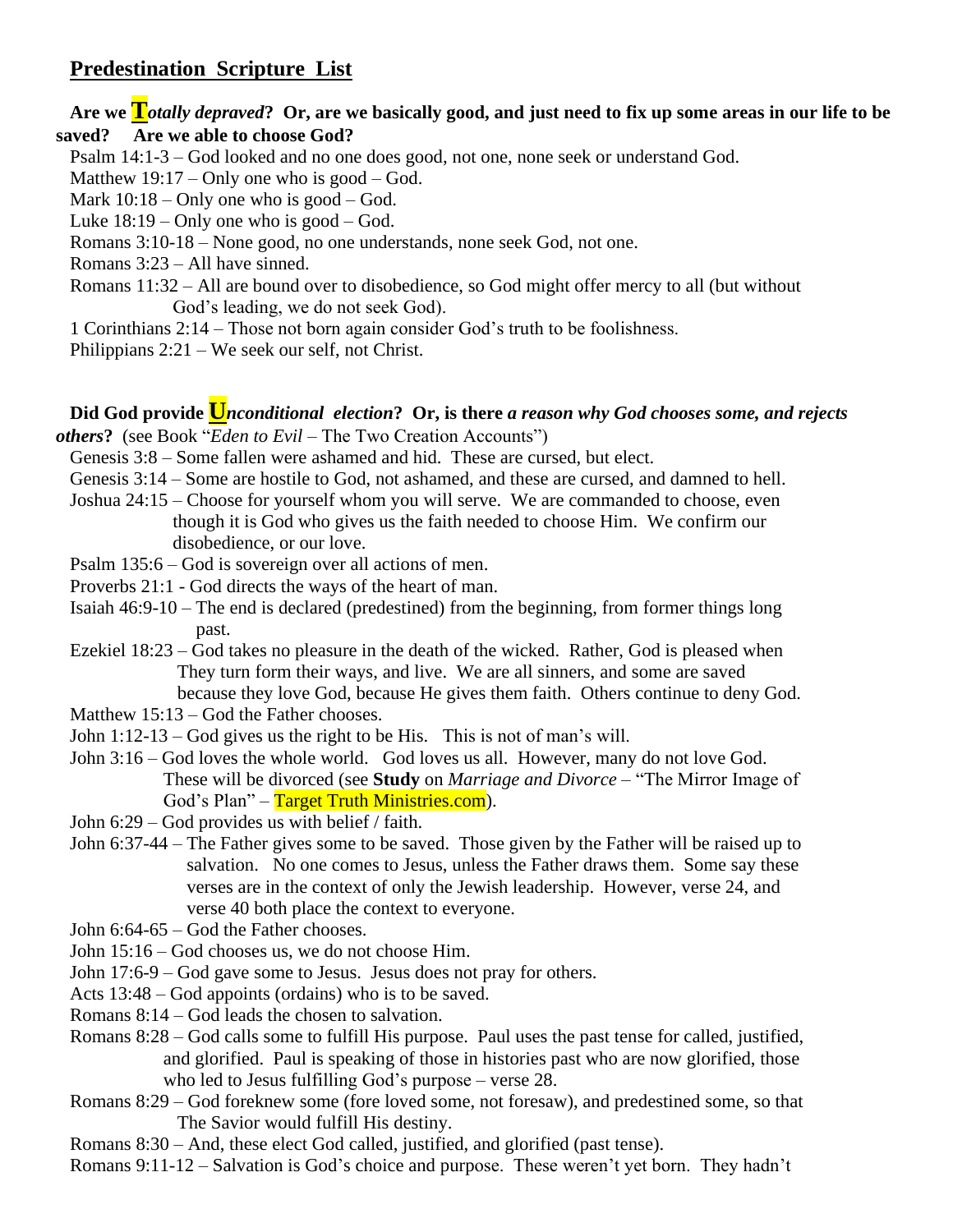Done good or bad in this world, yet one is loved, and the other is hated (Mal. 1:1- 5). Some say the context of chapters 9-11 is to Israel, and not to individual people, and this is to tell us that salvation is not a birthright of Abraham, nor a reward for keeping the law. However, anyone can be grafted into the tree of salvation who has faith, Jew or Gentile. Predestination is God's choice before our birth, and God provides the faith, which is needed, to those to be saved. God extends mercy to both, Jew and Gentile equally (Rom. 11:32).

- Rom. 9:14-18 Salvation does not depend upon man's will, but upon God (verse 16), but, (verse 14), God is just, God is not arbitrary.
- 1 Corinthians 2:14 Those not born again consider God's truth to be foolishness.
- Ephesians 1:4 The elect are chosen, and predestined, before the foundation of the world.
- Ephesians 1:11 The elect are predestined to receive their inheritance.
- Ephesians 2:1-9 We are dead in a relationship with God, but God reaches out to some. God has Made the provision of salvation available freely to all (grace). But, many resist God, and persist in sin (Acts 7:51). Salvation is the free gift available to all by the grace of God. However, God has predestined only certain ones to be given faith, which is required in order to love God, and actually partake of His salvation (see **Study** on Salvation – SAP, or the book *Revelation, Apostasy, End-Times, & "This Generation"*, at **Target Truth Ministries.com**).
- 1 Timothy 2:3-6 God "will have" (desires) all to be saved, even though He knows many do not Love Him.
- 1 Timothy 4:10 Jesus is the savior of all, especially believers, meaning that He makes provision for all, but only believers who actually love God will actually receive salvation (those who receive faith--the elect).
- 2 Timothy 1:9 God predestined us before the world began.
- Titus 2:11 The grace of God brings salvation to all, meaning that God makes provision for salvation for all, but only will give faith to some--the elect.
- Titus 3:5-6 We are saved by God. We do not save ourselves.
- James 2:26 We are dead in a relationship with God (without our spirit from God).
- 2 Peter 3:9 God does not wish for anyone to perish, but for all to come to Him (context is God's patience, not that everyone, even the unbelievers, will be saved).
- 1 John 2:2 God loves the whole world (meaning Jew and Gentile equally). Propitiation means His sacrifice is sufficient to satisfy the wrath of God against the whole world, *if* the Whole world would love God.
- 1 John 4:10 We did not love God. He loved us.
- 1 John 4:19 We do not love God first. God first loved us.

## **Is** *the atonement of Jesus* **L***imited***? Or, did Jesus pay the debt for all people's sins, thus making everyone whole? Or, did Jesus make provision (is sufficient enough) for the salvation of all?**

- Isaiah 53:11-12 *Many* will be justified (not all), and He will bare the iniquities of the *many*. He bore the sin of *many*.
- Ezekiel 45:18-20 There will be blood sacrifices in the millennium for the unintended sins of the un-elect, meaning that Jesus paid the price for all of the sins of the elect (those predestined by God to salvation in this age of reconciliation).
- Matthew 20:28 Jesus is the ransom for *many*. *Many* will be saved. Sin is not eliminated by Jesus death. The sins are covered, forgiven.
- Matthew 22:11-14 The sins of some people are not covered. This is because they do not have faith.
- Matthew 26:28 Jesus blood is shed for many. Not all will be saved. Sin is not eliminated by Jesus death. The sins are covered, forgiven.
- Mark 14:24 Jesus' blood is shed for many. Not all will be saved. Sin is not eliminated by Jesus death. The sins are covered, forgiven.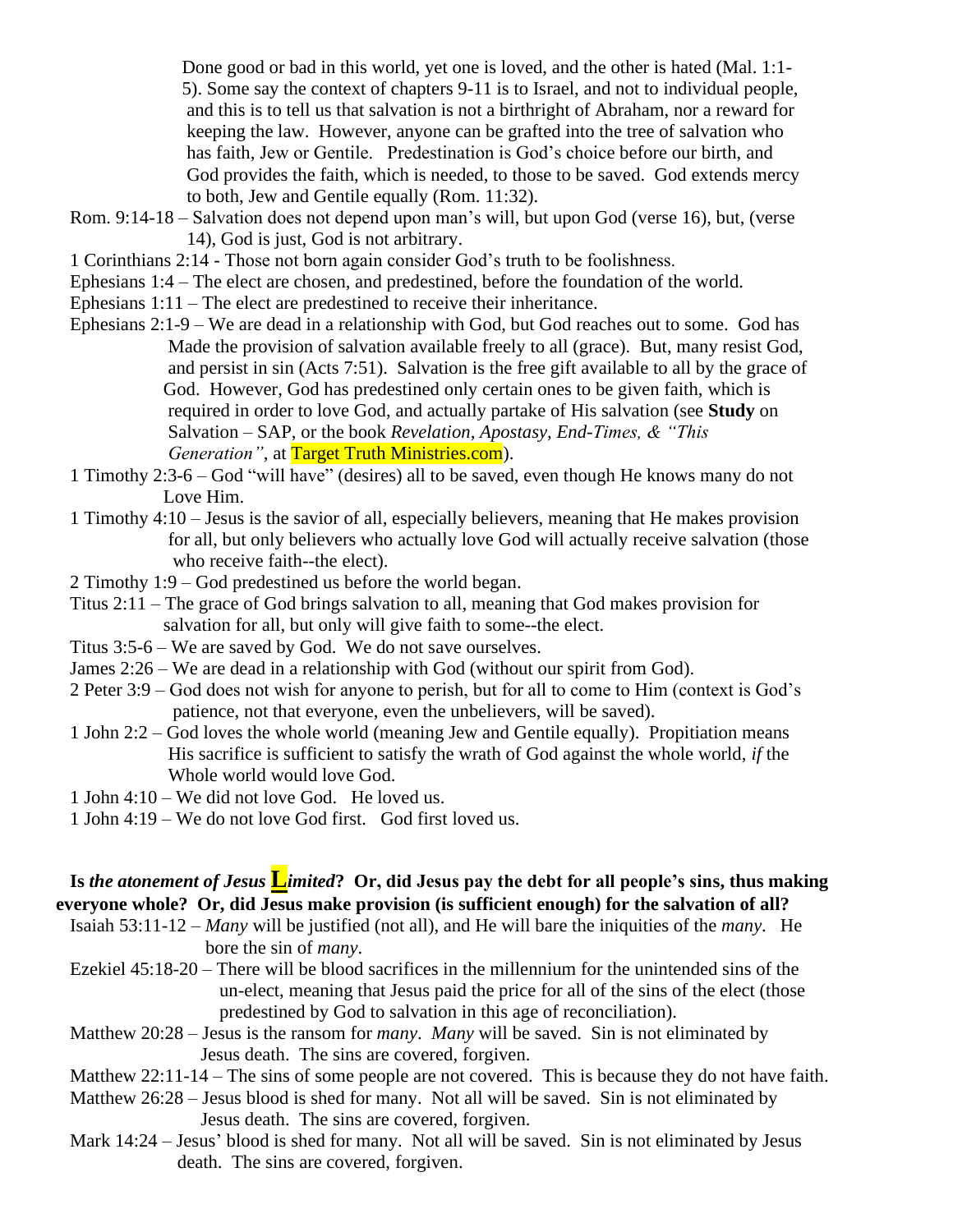John 10:11 – Jesus died for the sheep (not the goats).

John 10:26 – Some people are not His sheep (the goats).

John 17:6-9 – God gives some to Jesus. Jesus does not pray for others.

Acts 13:48 – God appoints (ordains) who is to be saved.

Romans 5:18 – "all" men. Verse 19 says "many." Justification is made available only to those who have faith.

- Romans 6:10 Jesus died once for all (all time). This is not a reference to people, but to His relationship with this age and His death, dying once for all time (see Heb.10:12).
- 2 Corinthians 5:14-15 Christ died for all (context is Christ's love controlling all the saved, not the un-saved – controls "us," compels "us" - the elect - context is all elect - "us").
- 2 Corinthians 5:19 ("world" making *reconciliation* available). But, only those who have faith obtain salvation. Committed to us (elect). Context is world of "elect."
- 1 Timothy 2:3-6 God "will have" (desires) all to be saved, even though He knows many do not Love Him.
- 1 Timothy 4:10 Jesus is the savior of all, especially believers (in particular, believers). This is a contextual reference to the elect, not to the un-elect. The term Savior implies "*Preserver, Maintainer*, as well as Deliverer. Even the un-elect need maintaining until the judgment.
- Titus 2:11 The grace of God brings salvation to all, meaning that God makes provision for salvation for all, by offering Grace to all, but only will give faith to some--the elect (Eph. 2:8 – salvation is the gift of God).
- Hebrews 2:9 "everyone" verse 10 says "many." "Tasting death" for everyone does not indicate salvation for everyone, only that salvation has been made available for all those who have faith.

Hebrews 7:27 – We need forgiveness daily. Jesus died once for all (time – see Heb. 10:12).

Hebrews 9:28 – Christ offered once to bear the sins of *many*.

Hebrews 10:12 – Christ offered once for all *time*.

1 John 2:2 – God loves the whole world (meaning Jew and Gentile equally). Romans 3:25-26 Tells us that only those who have faith will be justified, not the whole world. The propitiation is made available (His sacrifice is sufficient), for the whole world. However, only those who have faith will "obtain" salvation.

### **Is** *grace* **I***rresistible***? Or, does a person have freewill to deny God, even if that person is chosen by God for salvation?**

Matthew 5:45 – God sends rain on the good and the bad.

Matthew 16:17 – God reveals to us who Christ is.

Matthew 16:24 – People must deny self, and follow God.

John 4:19 – God first loved us, we did not first love God.

- John 6:44-45 No one comes to Jesus, unless the Father draws them. Some say that this is addressed to the Jewish leaders only, and not to all people. But, both verse 24, and verse 40 place the context to everyone.
- John 10:26-30 The Father gives the sheep to be saved, and God's sheep will *never* be lost.
- John 15:16 We do not choose God. God chooses us.
- Acts 13:48 God appoints (ordains) who is to be saved.

2 Corinthians 13:4 – God chooses who is to be saved.

Ephesians 1:13-14 – The saved are sealed. Inheritance is guaranteed.

Ephesians 2:1-9 – We are dead in our relationship with God, but God reaches out to some. God Has made the provision of salvation available to all freely (grace), but many resist God, and persist in sin (Acts 7:51). Salvation is the free gift available to all by the grace of God. However, God has predestined only certain ones to be given faith (which is required in order to love God), and actually partake of His salvation (see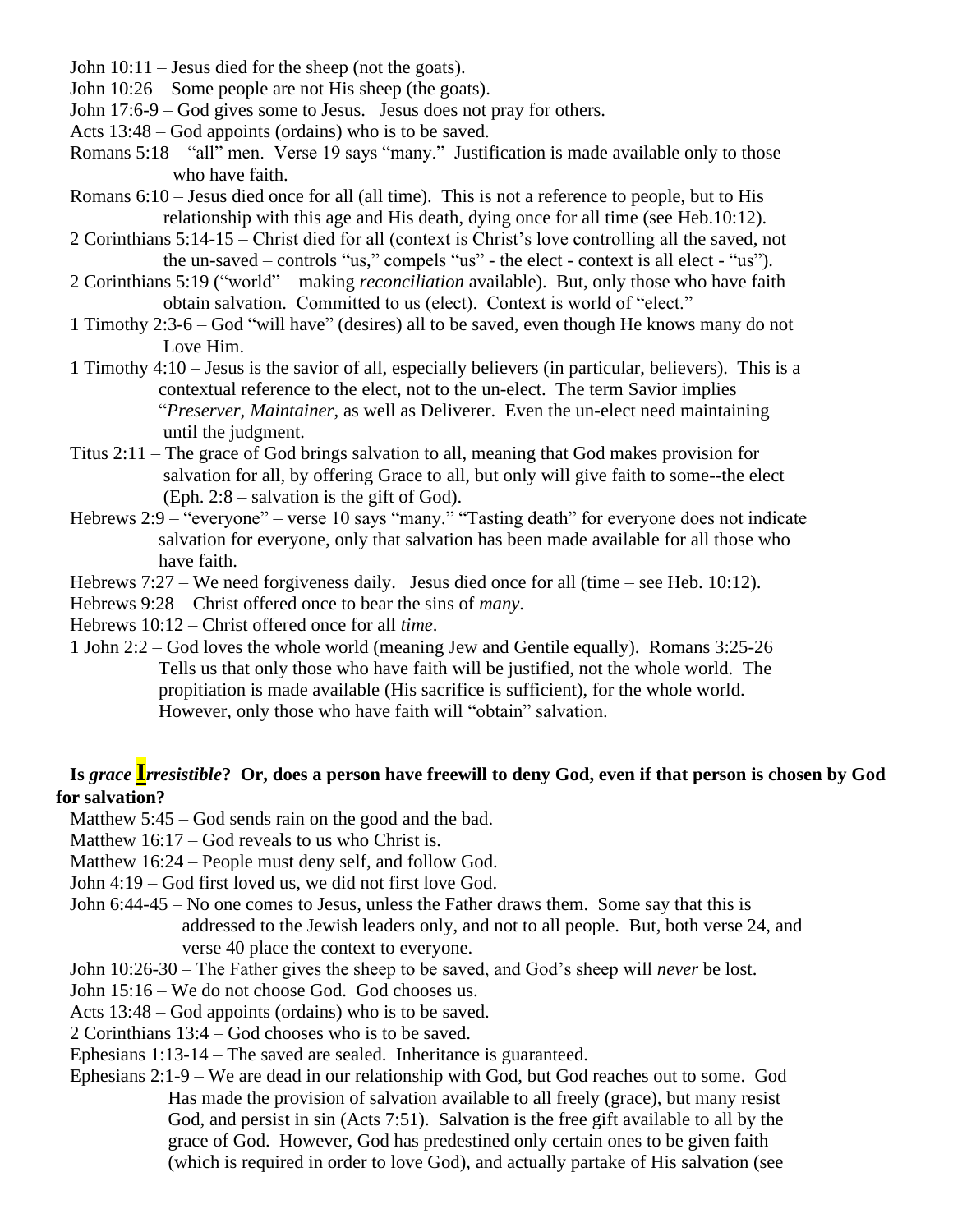Study on *Salvation – SAP*, or Book *Revelation, Apostasy, End-Times, & "This Generation"*, at **Target Truth Ministries.com**).

Philippians 1:6 – God who began a good work in the saved, will complete the work. Hebrews 12:2 – God is the author and perfector of faith.

James 2:26 – We are dead in our relationship with God, without our spirit from God.

### **P***Perseverance* **of the Saints? Or, can a person lose their salvation? (see on Study on**  $\blacksquare$

*Salvation* at Target Truth Ministries.com, where SAP (that sticky stuff), is the key to understanding).

- Psalm 37:23-28 The Lord upholds the saved (will not forsake them), and will protect them forever.
- Luke 12:42-48 If you return to the world's ways, you will be appointed with the unbelievers (one's faithfulness is the evidence of truly being saved. Those not truly saved will fall). The purpose of these warnings is to encourage even unbelievers to practice godly virtues.
- John 5:24 No more condemnation for the saved, they have crossed from death to life.
- John 6:37 All the Father gives to Jesus, Satan cannot take them out of His hand. Some say that this is addressed to the Jewish leaders only, and not to all people. However, both verse 24, and verse 40 place the context to everyone.
- John 10:26-30 God's sheep will not be lost.
- Romans 6:23 The gift is eternal life in Christ.
- Romans 8:1 There is no condemnation for those in Christ.
- Romans 8:14 If led by the Spirit, you are a son of God.
- Romans 8:39 Nothing can separate us, Paul says "I am convinced."
- Romans 11:22 Must continue to struggle, or salvation will be taken away (those who are not *truly* saved, the unbelievers, will be cut off in the end). The purpose of these warnings is to encourage even unbelievers to practice godly virtues.
- 1 Corinthians 1:7-9 God will keep the saved strong to the end--blameless.
- 1 Corinthians 3:10-15 The saved who are careless will suffer loss of reward in God's kingdom, but will remain saved – verse 15.
- 1 Corinthians 5 Cast out the immoral, do not associate with the immoral (this refers to so-called saved people – verse 11. The truly saved will show shame, and be humble and submissive to God).
- 1 Corinthians 9:27 Paul cautioned about being cast away (true faith will be demonstrated in one's life. Even though we live in two natures, we will show shame in the flesh, and praise God for forgiveness. Those not truly faithful will be cast away.
- 1 Corinthians 10:12 Don't fall. Be careful (the truly saved exist in two natures, but we are to endeavor to set an example of being Christ like. Those not truly saved will fall). The purpose of these warnings is to encourage even unbelievers to practice godly virtues.
- 1 Corinthians 15:1-2 We must hold fast (the truly saved exist in two natures, but we are to endeavor to set an example of being Christ like. Those not truly saved will fall). The purpose of these warnings is to encourage even unbelievers to practice godly virtue.
- 2 Corinthians 5:17 If in Christ you are a new person.
- Galatians 5:19-26 Those who practice these things cannot inherit the kingdom of God. The *truly* saved exist in two natures, and will show shame when in the flesh in order to demonstrate evidence of being saved. Those not truly saved will fall. The purpose of these warnings is to encourage even unbelievers to practice godly virtues.
- Ephesians 1:13-14 The saved are sealed--inheritance is guaranteed.
- Ephesians 6:11-13 We need armor, or we could fail. The truly saved exist in two natures. We are to use the protection of the Holy Spirit in our lives. Those not truly saved will